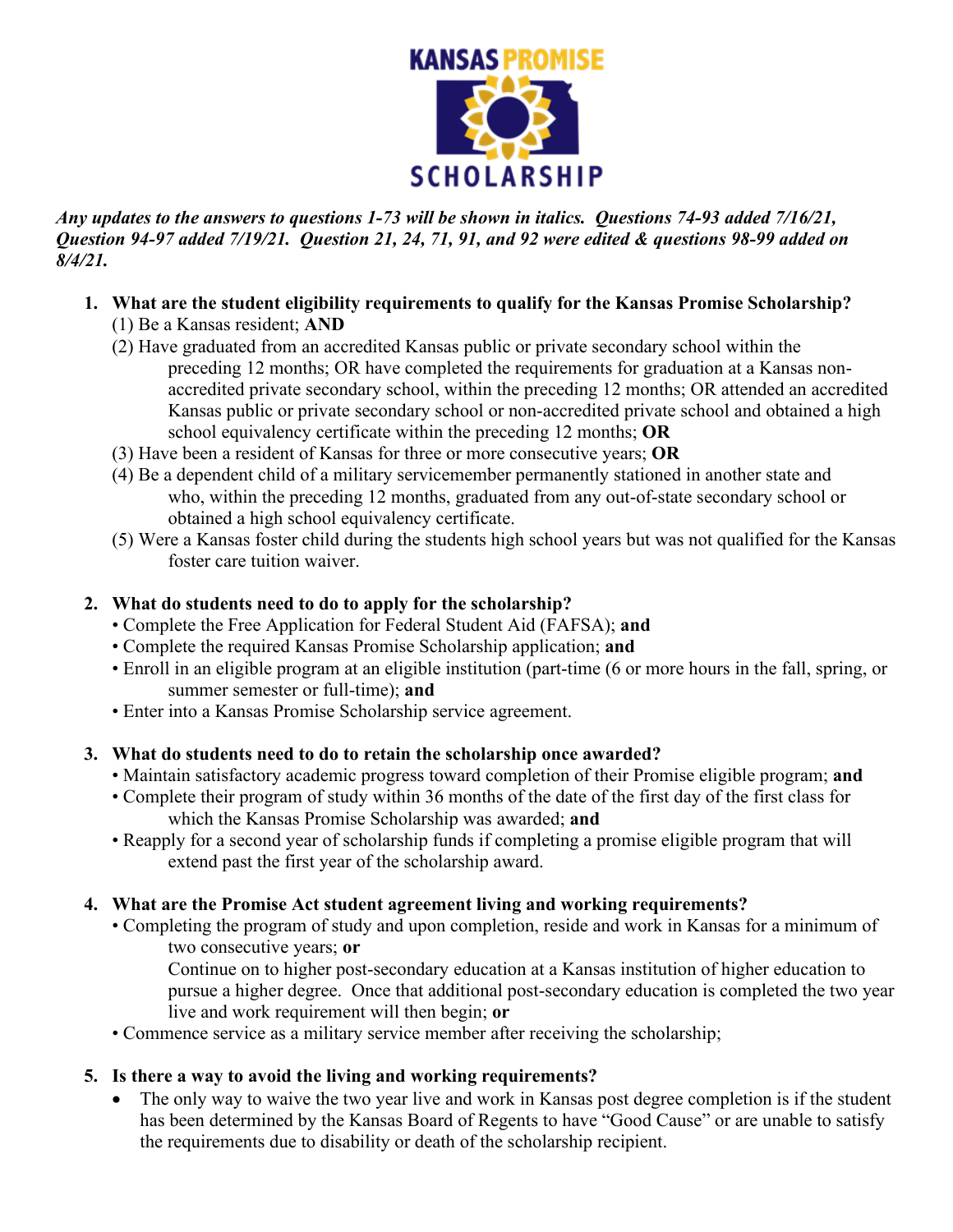- **6. Can the Promise Act Scholarship be used at four-year postsecondary institutions?**
	- No, the public four-year institutions are not eligible Institutions for purposes of the Promise Act.
- **7. If a student meets KS residency requirements, are there any limitations based on citizenship status?** 
	- The student must be a US citizen.
- **8. Once deemed eligible for the Kansas Promise Scholarship within 12 months of completing high school, I assume they are still eligible to receive funding for as long as they reapply for the up to 36 months they have to complete their qualifying program.** 
	- Yes, students who initially apply and are deemed eligible will remain eligible to reapply for additional Kansas Promise Scholarship funding for the duration of their study in a Promise eligible program or for 36 months whichever is longer. There is a scholarship limit of 68 scholarship funded hours or \$20,000 whichever occurs first.
- **9. To verify that the time frame for student eligibility the "within 12 months of high school graduation" is 12 months from Graduation date to Scholarship Application Date?** 
	- The timeframe for the 12 months from high school graduation would be from date of graduation until time of submitting the application for the scholarship.
- **10. What does the Kansas Promise Scholarship Act define as "part-time" enrollment?** 
	- The Promise Act defines "part-time" as six or more credit hours, but less than full-time.
- **11. Can a person with a bachelor's degree apply/qualify for the Promise scholarship?**
	- Yes, so long as the person meets all the other eligibility requirements and agrees to live and work in Kansas for two consecutive years upon completion of the program.
- **12. Are students who started a Kansas Promise Act eligible technical program prior to applying for the Kansas Promise Scholarship still eligible?** 
	- Yes, as long as the student meets the initial eligibility guidelines, which would include having graduated from high school within the previous 12 months OR be 21 years of age or older and a Kansas resident for the previous 3 years they would be eligible.
- **13. Are there Satisfactory Academic Progress standards or do we follow the policy of the institution? Can a student appeal?** 
	- The satisfactory academic progress standards are those that are established by each college but only apply to Kansas Promise Scholarship funded hours. All college policies relating to satisfactory academic progress apply to how satisfactory academic progress is defined for the purposes of eligibility for the Kansas Promise Scholarship. Appeals would be allowed if college policies allow for appeal in cases of satisfactory academic progress determinations.

### **14. Is it ok for a student to start classes prior to meeting all scholarship requirements as long as the funds are not awarded until after all requirements are met?**

• The student could begin courses but cannot be awarded the scholarship until requirements for the scholarship are met. The requirements are to complete the FASFA, complete the Kansas Promise Scholarship Application, Sign the Kansas Promise Student Agreement, and enroll in the Kansas Promise Scholarship Act eligible program. Allowing a student to start courses before the preceding documents are complete would not be best practice. Students should be highly encouraged to complete all Kansas Promise Scholarship paperwork prior to the start of classes. If a student were allowed to start classes prior to having all Kansas Promise Scholarship paperwork completed they would need to understand that they might not be awarded the scholarship and would then be responsible for the balance of all the costs they have incurred by starting classes.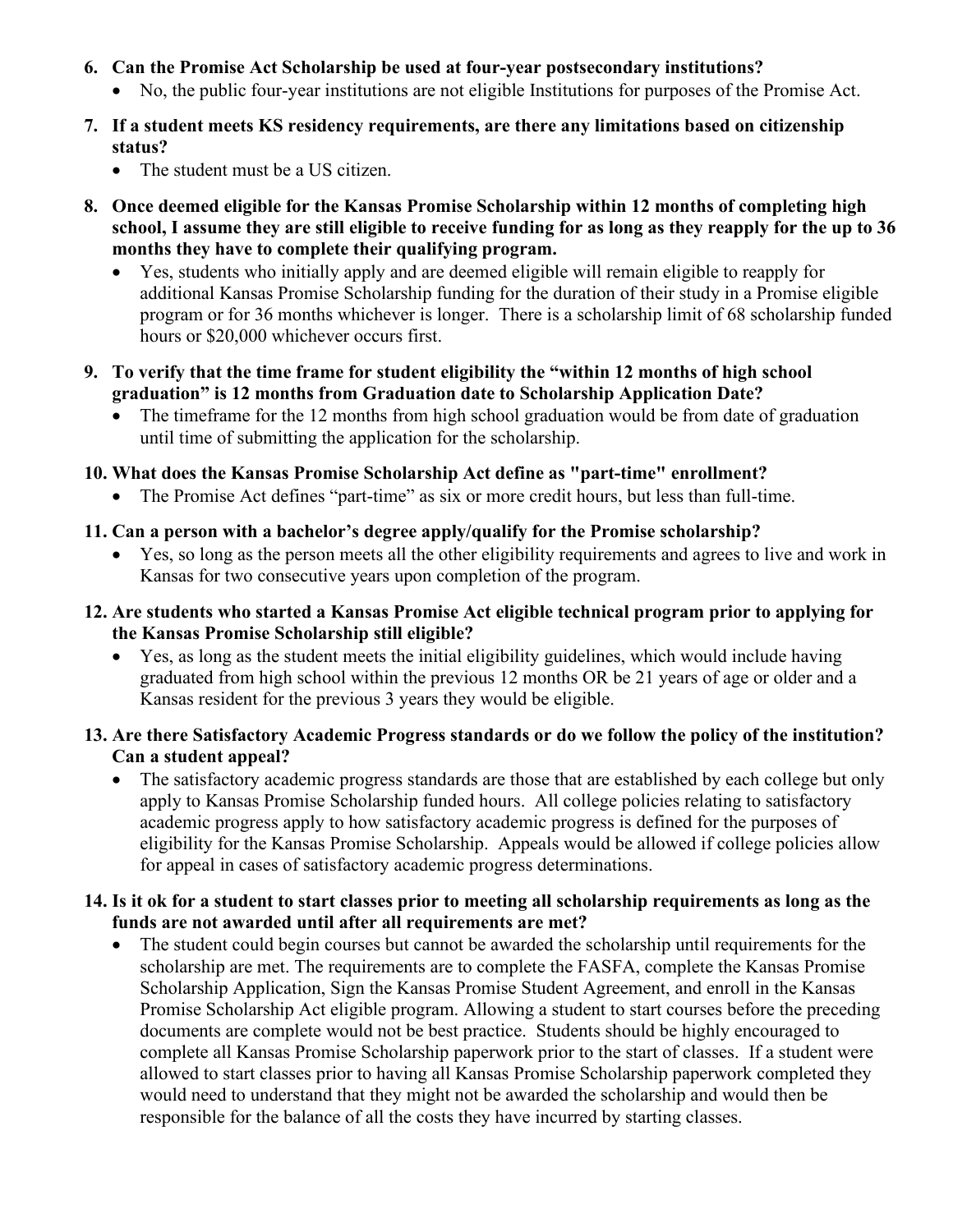- **15. Is there a credit hour limit a student can utilize Promise Act dollars to apply towards expenses in eligible programs?** 
	- The Promise Act will cover up to the hours required to complete an Associates degree in a Promise eligible program up to 68 credit hours or \$20,000 whichever occurs first.
- **16. Are colleges allowed to add additional requirements for receiving the scholarship, or is it first come first serve based on the requirements set by the state?**
	- No, institutions may not recreate additional requirements to be eligible for a Kansas Promise Scholarship. However, being Kansas Promise Scholarship eligible does not guarantee a student's admission into any promise eligible program.

## **17. Can students use a Promise Scholarship to pay for pre-requisite classes.**

• No, students receiving a Promise Scholarship cannot use the scholarship for pre-requisite classes, unless the pre-requisites are a required component of the eligible program.

## **18. Can students use a Promise Scholarship to pay for remedial classes.**

• No, unless the remedial course is taken as a co-requisite remedial course. If the course is offered as co-requisite remedial course which is part of the required program of study the Kansas Promise Scholarship funds can pay for the extra hours due to co-requisite remediation. (Ex. Math remediation is needed and rather than taking the required 3 credit hour College Algebra Class the student needs to take Co-Requisite College Algebra which is a five hour class

## **19. Household Income \$100,000 for a family of 2 is listed in the Promise Scholarship Act. Is this same amount used for a "family" of one?**

- Yes
- **20. "Complete the Free Application for Federal Student Aid" is the listed requirement. Is a student also required to complete all outstanding financial aid requirements in order to qualify? Or is FAFSA completion enough?** 
	- The student would need to complete the FAFSA and the Promise Scholarship application. A completed FAFSA is one that has produced a valid Institutional Student Information Record (ISIR). A valid ISIR is one that has not been rejected and has been assigned an Expected Family Contribution (EFC). If a student is awarded the Kansas Promise Scholarship, they would also need to complete the service agreement. No other requirements exist to apply for the scholarship.

# **21. What is going to be used on the FAFSA to verify the family income?**

- Income threshold will be determined by the adjusted gross income (AGI).
- **22. If a student takes two Promise Act eligible one-year certificate programs and finish both in 36 months, do they get the Promise Act scholarship for both programs?** 
	- Yes, as long as both one-year certificates do not accumulate to more than 68 credit hours or cost more than \$20,000. Any hours above the 68 or above the \$20,000 limit would not be Kansas Promise Scholarship funding eligible.
- **23. If a parent refuses to provide documentation for the FAFSA for their dependent student, will the student qualify for Promise?** 
	- Completing the FAFSA is a requirement of the legislation. A completed FAFSA is one that has produced a valid Institutional Student Information Record (ISIR). A valid ISIR is one that has not been rejected and has been assigned an Expected Family Contribution (EFC). Therefore, the student must have a completed FAFSA to qualify for the scholarship and therefore would need to follow the FASFA process for how to handle situations where parents refuse documentation.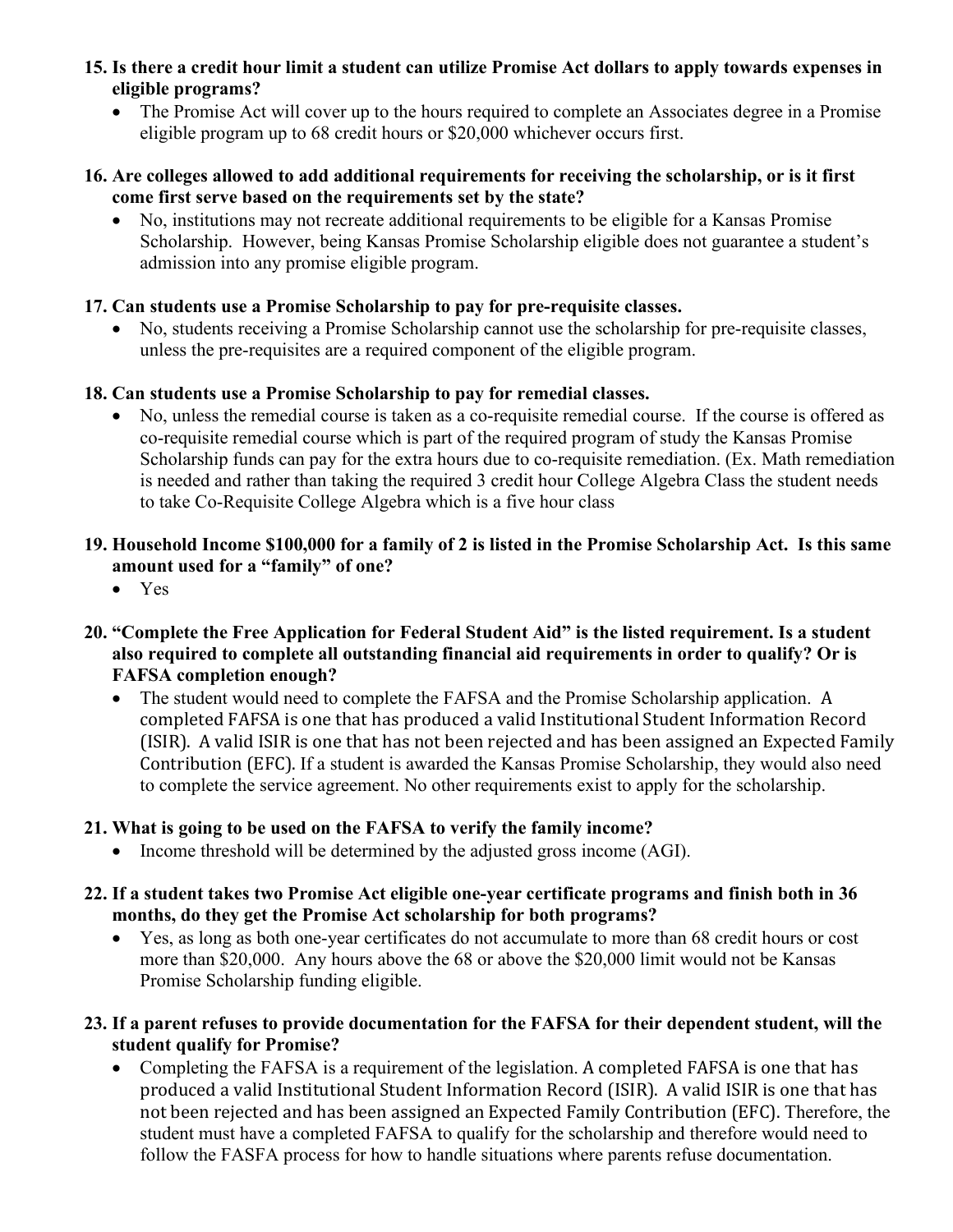- **24. The Promise Act requires students to fill out the FAFSA in order to be eligible for the scholarship. And institutions are to use the household income and family sizes in order to determine a student's eligibility. With the FAFSA being tax information from 2019, do institutions have a way to adjust a student's family income to reflect more current information?** 
	- Yes, you may use professional judgment when determining a family's income for this scholarship. Sometimes family income can change dramatically from one year to the next, especially this past year with the COVID crisis. Please work to ensure students are not disadvantaged for this scholarship because of family income changes.
- **25. Will students at community colleges (CC) who want to transfer into an Elementary Education Program at Kansas State University within the College of Education be eligible for the Promise scholarship for their time at the CC, or is that dependent upon the offerings of each college?**
	- Students in the early childhood education and development and/or education programs at all 19 community colleges would be eligible for the Promise Scholarship as long as they meet the other scholarship eligibility requirements. The Kansas Promise Scholarship funds can be used to help them complete an Associates Degree at no cost to them in education which will then transfer to Kansas State or a different Kansas college which has a 2+2 agreement with the community college.
- **26. Can a student graduate with an associate degree and then immediately transfer to a 4-yr institution to get a bachelor's degree, or do they have to start working immediately following the associate program?** 
	- If a student continues on to a four-year institution to complete their bachelor's degree, they may defer their work obligation until they have completed that degree. At that time, they would need to begin their agreement to work and live in the state of Kansas for two years.
- **27. If a student attends an eligible program and receives a Promise Scholarship and then transfers to other Kansas Community College to enroll in an eligible program how are we going to know how many months of eligibility the student has left?** 
	- This will be tracked by the Kansas Board of Regents and the student lifetime limits of funding 68 credit hours or \$20,000 whichever comes first will apply regardless of transfer.
- **28. Can a student receive this scholarship for three consecutive academic years if completing within a 36 month period (if the student is attending part-time)?**
	- Yes, they may receive the award for up-to 36 months to pay for up to 68 credit hours or the \$20,000 limit.
- **29. If a student completes one Kansas Promise Program using the scholarship, are they eligible to complete a second qualifying program and get the scholarship again?** 
	- The intent of the Kansas Promise Scholarship is to pay for up to 68 credit hours or \$20,000 whichever occurs first.

### **30. What if someone lives outside the state of Kansas, but only works in Kansas?**

Then they would not be in compliance with the requirements of the Kansas Promise Scholarship Student Agreement. The Promise Act requires each recipient of a Promise Scholarship to reside AND work in Kansas for at least two years within six months after completion of the Promise Eligible Program.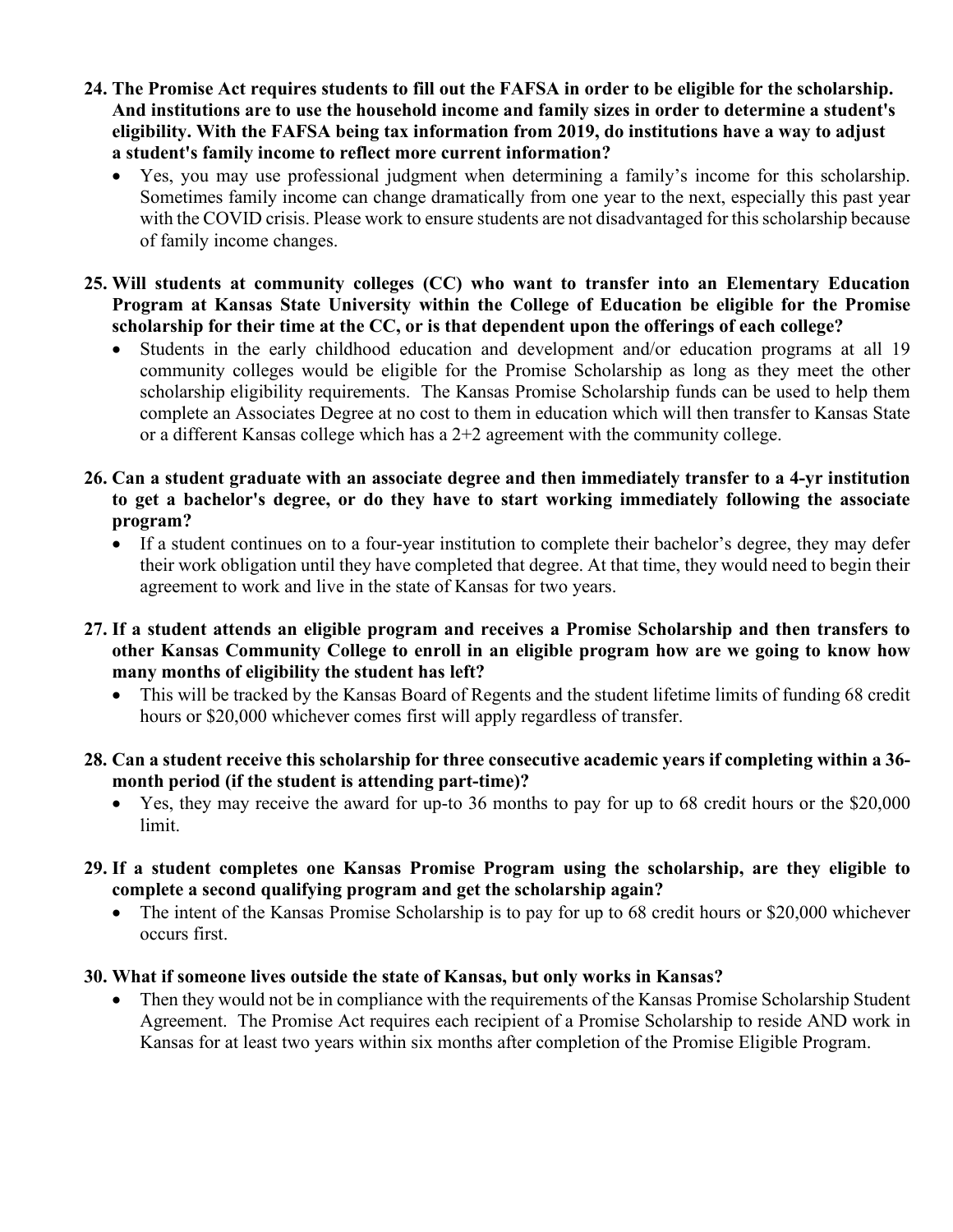- **31. If an eligible student is awarded the scholarship to complete the certificate in a qualifying field and completes the certificate successfully, then can the student immediately reapply and receive the scholarship to complete an associate degree in that same field? Does the 36-month completion requirement start over?** 
	- The student could enroll in both the short-term and longer-term exit points in the same Promise eligible program. However, the scholarship will only pay for up to 68 credit hours to be completed within 36 months from the date of the first class starting which is funded with the Kansas Promise Scholarship Funds or for \$20,000 worth of courses, whichever occurs first.
- **32. If a student qualifies for the Promise Act in one eligible program and simultaneously also works to complete/obtain a degree or certificate in a second qualifying program, will the Promise Act only cover the coursework in the first approved program or will it cover the second qualifying program coursework as well? In other words, can a student be working to complete two qualifying programs and be covered for expenses in both?**
	- The student could enroll in both programs but the Kansas Promise Scholarship will only pay for up to 68 credit hours or a limit of \$20,000, whichever occurs first, and the courses would need to be completed within 36 months of the first date of the first course funded by Kansas Promise Scholarship funds.
- **33. If a student completes a technical certificate and gets the scholarship and then receives a scholarship for their AAS, but doesn't complete the AAS portion, what does the student owe back? The entire tech certificate and AAS funding or only the AAS scholarship amount?**
	- Any amount of scholarship awarded for any uncompleted program within 36 months would need to be repaid.
- **34. Can students enrolled and living in a Kansas State prison who are completing Kansas Promise Eligible programs apply and receive a Kansas Promise Scholarship?** 
	- Yes, if they meet all other eligibility requirements.
- **35. "Upon completion of the program, students must reside and work in Kansas for a minimum of two consecutive years or enroll in a Kansas institution of higher education and subsequently reside and work in Kansas for a minimum of two consecutive years." Does this mean that they are required to work while attending school?**
	- No, if a student completes the Promise Act eligible program, one option is to defer the two-year live and work in Kansas requirement by enrolling in a four-year institution to complete a degree program. Once that degree is completed, however, then the two-year live and work in Kansas requirement commences. The work requirement "clock" does not begin while the student is enrolled at a four-year institution.
- **36. If students are working full time in the field while they are completing the certificate or associate degree in the eligible field, does this time count towards the 2-year commitment to Kansas?** 
	- No, the Promise Act states that the two-year work requirement starts within six months after graduation from the promise eligible program. Therefore, working in Kansas while completing the program does not satisfy the post-program work requirement of the Promise Act.
- **37. If students do not complete their studies within 36 months, will the repayment requirements start in month 31, or is there a grace period?**
	- Interest will begin accruing as soon as the student is out of compliance with the Kansas Promise Scholarship Student Agreement. However, collections will not start until 180 days after the student is out of compliance.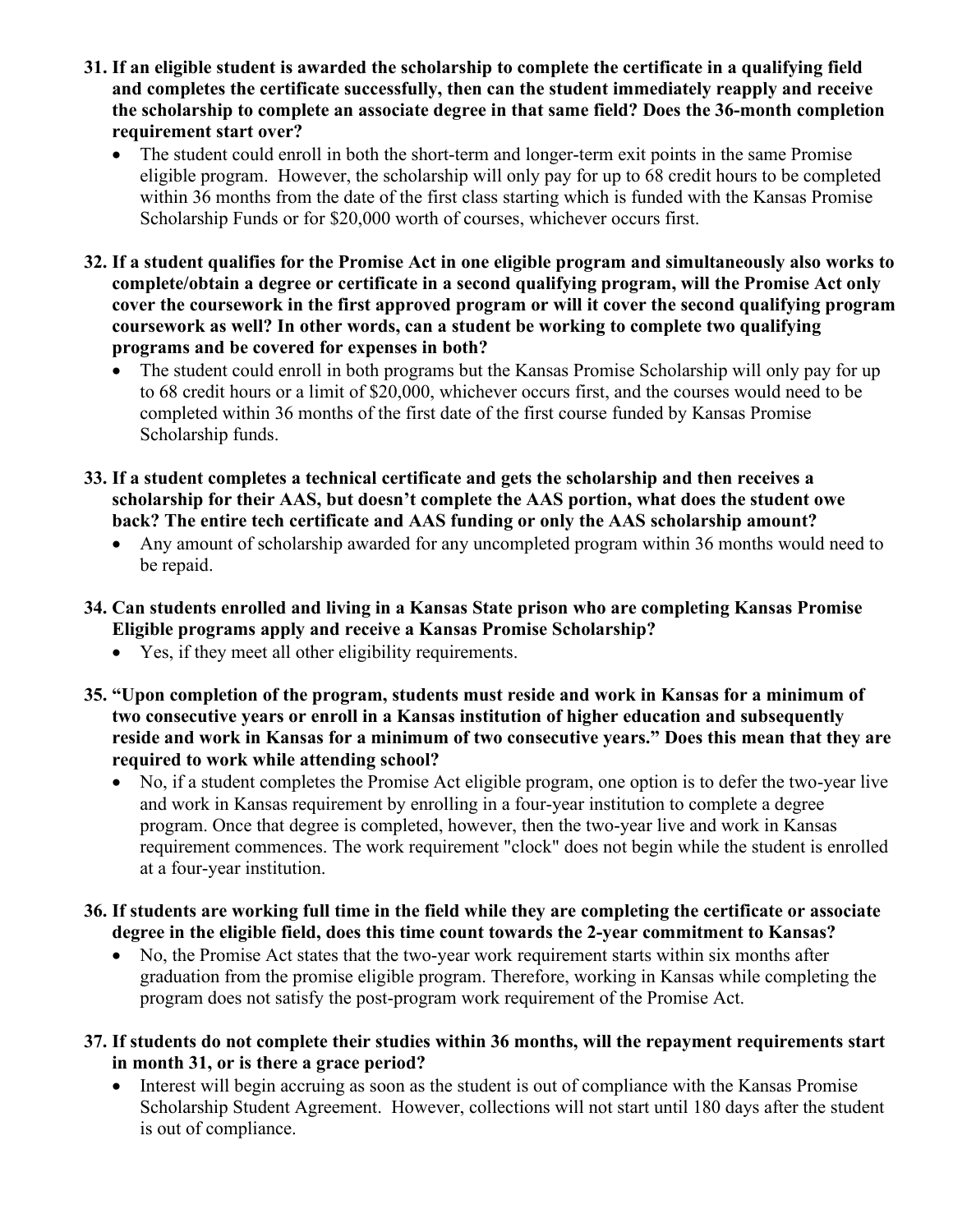- **38. If the student does not return the information required by the Kansas Promise Scholarship Act Student Agreement who is responsible for getting the information? Same question for collection of repayment by the student if they choose not to comply with the agreement?** 
	- The institution will be responsible for obtaining the required application and student agreement forms from the student. Funding cannot be released to the student until all forms have been received by the institution. If a student does not submit the information that is required by the institution while they are enrolled they could be deemed ineligible for further funding. If they fail to submit the required information to the Kansas Board of Regents after leaving the Institution, they can be considered in default and will need to repay the amount of the scholarship assistance they received plus interest to the Kansas Board of Regents per the Kansas Promise Scholarship Act Student Agreement.
- **39. Regarding seeking repayment of funds: when does that 36-month trigger begin? (Date of the first day of the semester enrolled in a qualifying program or date the scholarship was applied)?** 
	- The 36-month timeframe would begin on the first day of the first class the Kansas Promise Scholarship is funding for the student.
- **40. The time period in which interest is applied is based on the first award of the scholarship to last verifiable date that a student was employed and a resident of the state of Kansas, correct?** 
	- Yes, you are correct. The interest rate, is set at the date the scholarship is awarded, would remain the same throughout the length of time that the student is enrolled and employed until they have completed their service obligation. Interest will begin accruing from the date that the Kansas Promise Scholarship funds are dispersed to the students account.
- **41. If I receive scholarships over multiple years, the applicable interest rate is set at the time in which I was awarded my first scholarship, correct?** 
	- Yes, your interest rate would be at the rate that was in place at the initial awarding of the scholarship.
- **42. In the unfortunate case of homelessness, where residency cannot be established, will students be required to repay the scholarship?** 
	- They would be living in Kansas and therefore this would satisfy the "residency" requirement.
- **43. Can applicants change majors after starting?** 
	- Yes. If they wish to continue receiving the Kansas Promise Scholarship they would have to change "majors" to another Promise Eligible Program. They would still have to complete the Promise Eligible Program within 36 months of the initial Promise Scholarship award and no more than 68 credit hours or \$20,000 could be paid for by the Kansas Promise Scholarship. Failure to meet completion within 36 months requirements would require repayment of the Scholarship funds.
- **44. You mentioned that a student could defer their service requirement (and having to pay back the money) if they took a 2+2 at a university. What if they took our Carpentry program and want to then take our plumbing program. This equates to an associate's degree in Building and Construction Trades. This could all be completed in the allotted 30 months. Would they have to declare their intent to pursue the associate degree in year 1?** 
	- No. Students may complete stackable credentials leading up to an Associates Degree, as long as they complete at least the program for which they received a scholarship within 36 months and then live and work in Kansas for two consecutive years.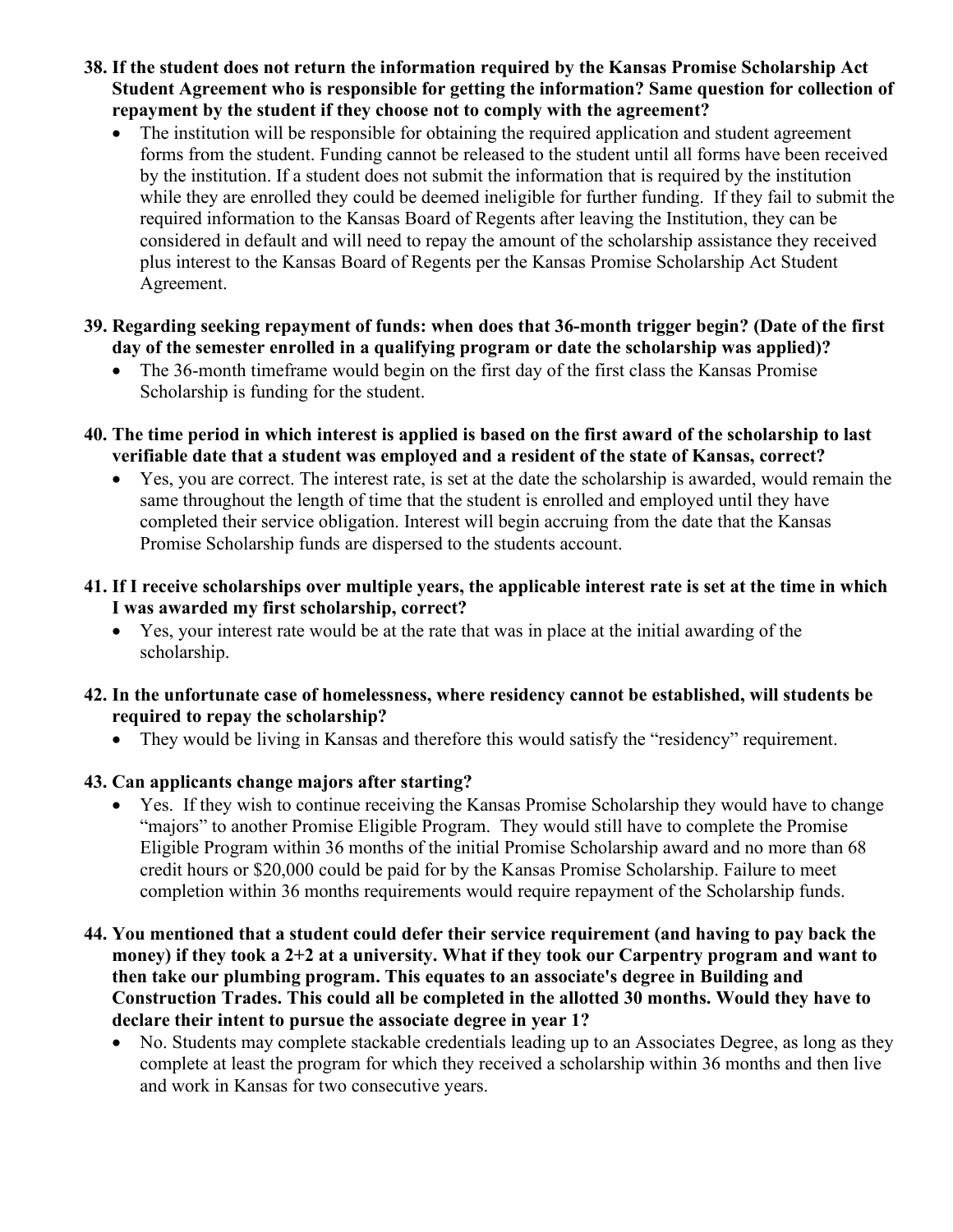- **45. What if a student were enroll in, Carpentry, and a non-qualifying program such as Business Management which would not qualify for Promise Act funding, but does it qualify for the student to defer their service?** 
	- The student would need to begin working and living in Kansas within six months of completing their Promise Eligible Program or remain enrolled to complete their Business Management Degree. As long as they stayed enrolled to complete their other educational program the two year living and working requirement would be delayed.
- **46. What if the student enrolled in Carpentry (a certificate B program) and Electricity (an associate's degree program), both are qualifying but the student would not complete in 36 months, can they defer their service to complete these two degrees?** 
	- The Kansas Promise Scholarship would only fund up to 68 credit hours or \$20,000 whichever occurs first, of the education described in the question. The wise thing for the student to do would be to apply the funding to their Associates Degree courses and ensure they complete that course work within 36 months. If they didn't think this was possible they could apply their Kansas Promise Scholarship funds to their Certificate B and would need to ensure they could complete the Certificate B within 30 months. In either situation, if the student remained enrolled upon completion of either the Degree of Certificate the two year living and working requirements would be delayed until the student was no longer enrolled in courses.
- **47. In most cases, remedial courses are not going to be a "requirement" for a program (nor count towards hours for degree/graduation in the pathway), rather, they may be a pre-requisite for meeting placement in a course that IS a requirement. Would those courses be covered by the Kansas Promise Scholarship?** 
	- If courses are part of the program, they're covered. If courses are not part of the program, they are not covered. See question 18 for more details.
- **48. There are other "non-remedial" courses that are a pre-requisite for a required course like Biology for Anatomy & Physiology, or College Algebra as pre-requisite for Calculus I (Algebra isn't on the pathway listing as Calculus I is the required Math course.) Are these covered by the Kansas Promise Scholarship?**
	- If courses are part of the program, they're covered. If courses are not part of the program, they are not covered. See Question 19 for more details.
- **49. Since several Stand-Alone Programs (SAP) have less than 6 credits (i.e. C.N.A.) and the law requires a minimum of 6 hours be enrolled, then a student would need to enroll in at least one additional hour to qualify for the KS Promise Act Scholarship. In that case, would a student need to pay out-of-pocket for the additional credit since it isn't part of the qualifying SAP Program?** 
	- To qualify for the Kansas Promise Scholarship, the student is required to be enrolled in a minimum of 6 hours. One option would be to enroll in another SAP such as Certified Medication Aid (CMA) or similar course which would be qualified and complementary to the SAP the student is pursuing to help the student continue to build stackable credentials and qualify for the Promise Scholarship by pushing the number of credits the student is enrolled in to at least six credit hours. The other option would be if the student enrolled in a program that is less than 6 credit hours, and in order to meet the minimum number of credit hours to be considered a part-time student for this scholarship the student may take a course that is not part of their promise eligible program and the student would need to pay for the additional hour(s) out-of-pocket.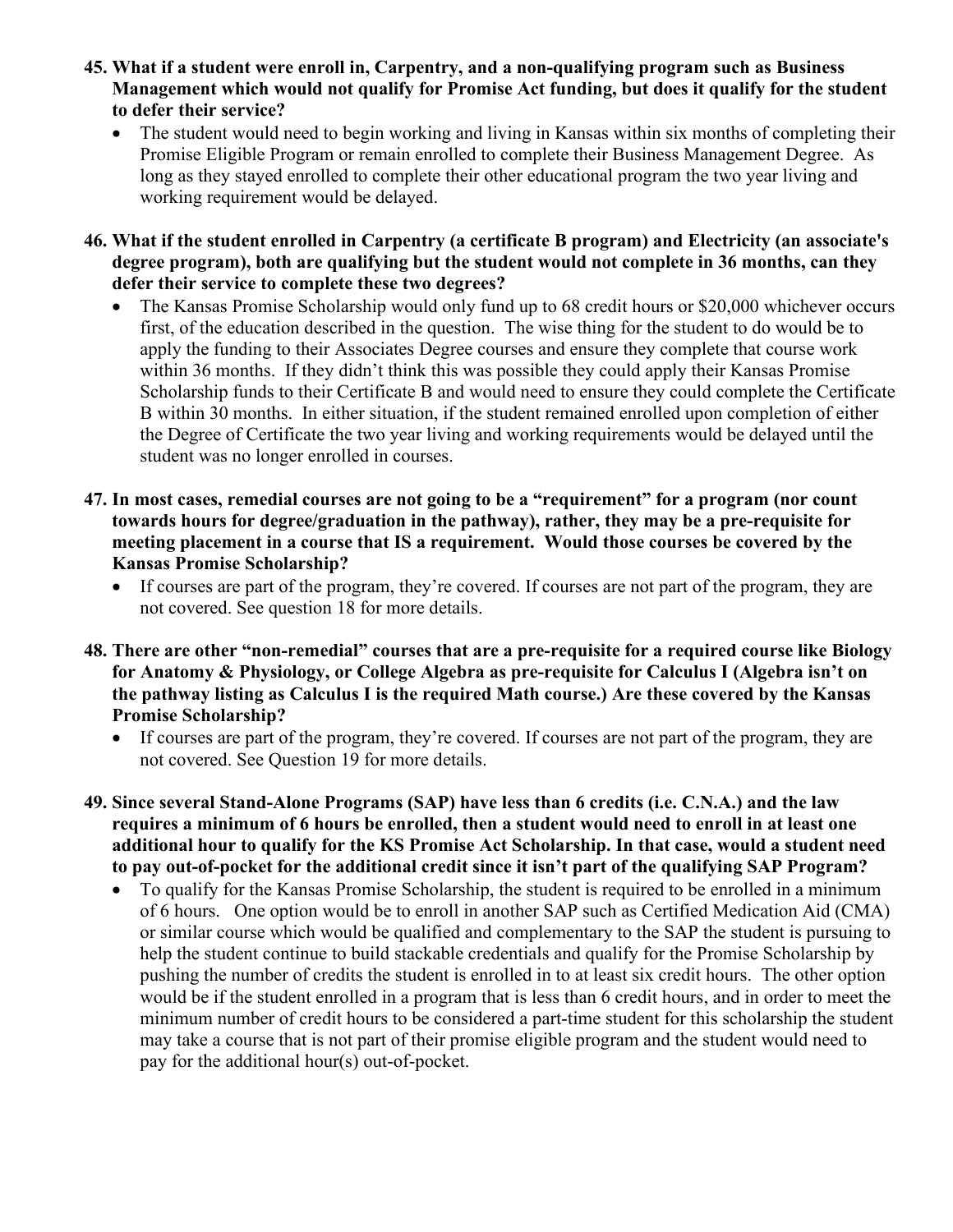- **50. If a student does earn the C.N.A. and utilizes the scholarship for that SAP and then wants to continue to earn additional credentials in other qualifying SAP programs (HHA, CMA, etc.) then would they be able to also utilize the Promise scholarship for those additional programs as well?** 
	- Yes, the student could enroll in stackable programs but the Kansas Promise Scholarship will only pay for up to a total of 68 credit hours or a maximum of \$20,000, whichever occurs first, and all programs must be completed within 36 months of the date of the first class which is funded by the Kansas Promise Scholarship funds.
- **51. What consideration will be made for students applying for competitive entry programs such as healthcare? These will often require prerequisites - can those be covered by the scholarship?** 
	- If the prerequisites are part of the Promise Eligible Program, the prerequisite courses would be eligible. If the prerequisites are not part of the Promise Eligible Program the courses will not be eligible.
- **52. If an institution has an additional recommended requirement for students to complete (First Year Experience –FYE) that isn't listed specifically on the AAS program requirement in Program Inventory, would that course be covered by Promise Act?**
	- No.
- **53. Must a technical program be financial aid eligible for students to be eligible for the Promise scholarship?** 
	- No, they would be eligible as long as they meet all other eligibility requirements.
- **54. It sounds like education is not part of the four program areas, but if selected by a community college, it could be one of their optional additional programs.** 
	- This is not a correct understanding. Early childhood and development/Education is one of the four designated fields of study identified in the Act that qualifies for Promise Act scholarships, all 19 community colleges offer some form of associate's degree in early childhood or education.
- **55. Is the college required to offer the scholarship for all of the programs on our approved list every year? Or are we allowed to only include programs that we want to include?** 
	- Colleges must offer scholarships to eligible students for all eligible programs. However, colleges must not accept students into Promise Eligible programs just because a student qualifies for a Kanas Promise scholarship.

# **56. Are the dollars being allocated to the Colleges considered State dollars or Federal dollars?**

• The scholarship dollars are considered state funds.

# **57. How are the colleges supposed to encumber and disburse Kansas Promise Scholarship Funds?**

The college should encumber the entire amount the student is eligible to receive for the year from their Kansas Promise Scholarship Funds. The college should disburse the amount of Kansas Promise Scholarship to the students account each semester. The Kansas Board of Regents beginning July 1, 2022 will be reimbursing colleges for scholarship awarded on certain dates each year based upon invoices from each college.

# **58. Can you explain "last dollar scholarship" meaning?**

• Last-dollar scholarships, as their name implies, are intended to be paid after all other financial aid resources have been awarded. The calculation of the last-dollar amount is based on the gap between what aid has been awarded and what aid is still needed to help a student pay for tuition, fees, books, and required supplies. NOTE: Student loans and work study will not be included as counting toward the student's financial aid resources for Kansas Promise Scholarships.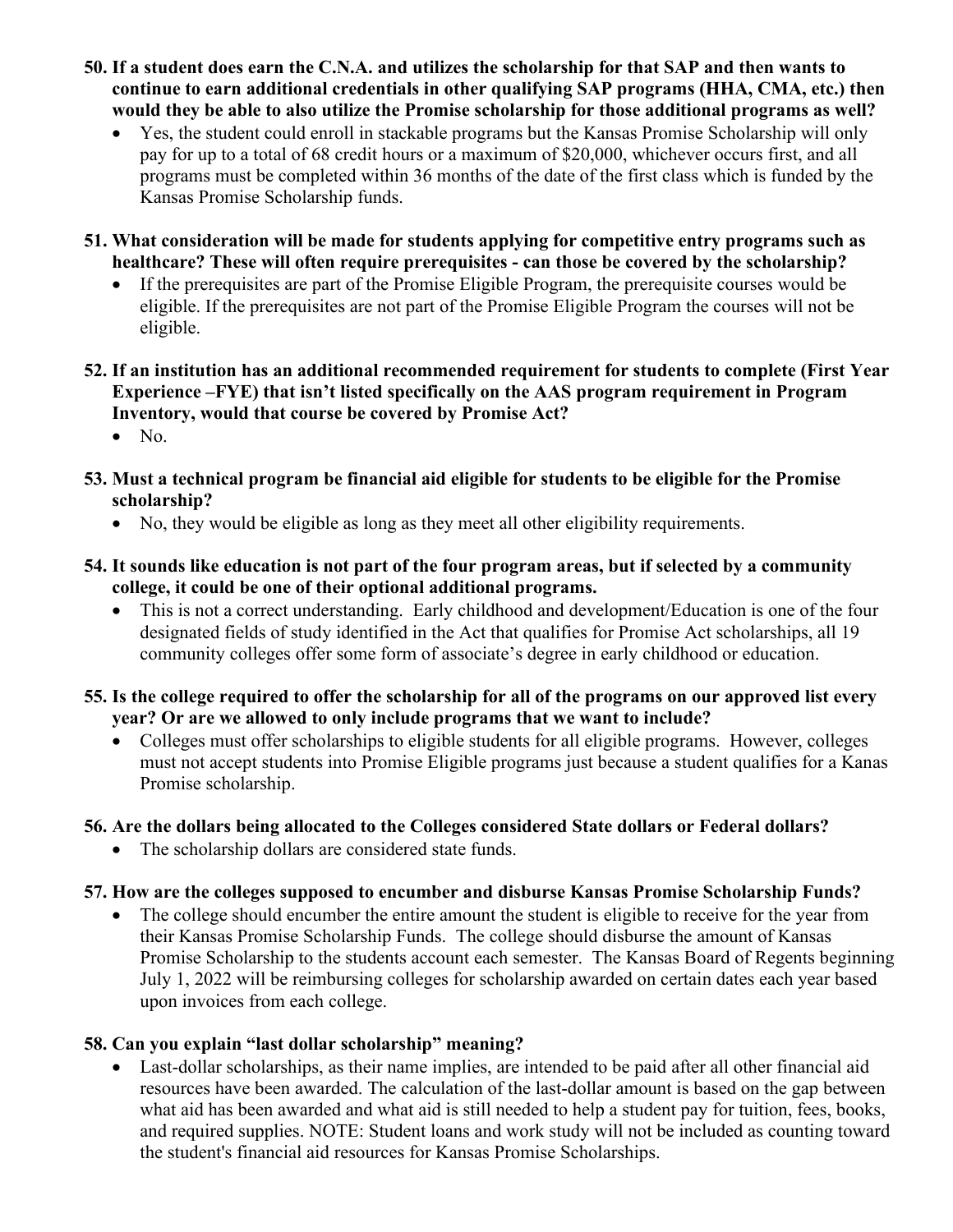### **59. Are tools and digital devices included in "materials"?**

If tools and digital devices are considered required for every student in the course then they would be eligible to be paid for with Kansas Promise Scholarship Funds.

## **60. If an institution spends more than their allotment in a given fiscal year, no more funds will be available for that institution, correct?**

This is incorrect. Additional funds may be requested, but may not be available, from the Kansas Board of Regents. The Board of Regents will inform colleges if funds are not available and therefore students would need to be notified that the scholarship funds have been depleted.

- **61. Our first disbursement for all scholarships and Federal Aid each semester is after our 20th day census date which is typically around the 15th of September for Fall and 15th of February for Spring. Does the disbursement to the student account have to be within a certain time frame of the beginning of the semester or are ok with including this scholarships in our normal process?** 
	- There is no timeframe. The institution can consider the disbursement of this scholarship the same as their other scholarship programs. NOTE: Any scholarships which are received by the student for the semester which come in after the Kansas Promise Scholarship has been distributed to the students account, but prior to the last day of finals for the semester in which the scholarship was received to fund, the outside scholarship must be applied to the students account and a corresponding amount be deducted from the students Kansas Promise Scholarship award.

### **62. If a student has a scholarship come in later that semester, does that mean the money has to be put back in the Promise Act fund? This may cause an over award for the student.**

• YES! Any scholarships which are received by the student for the semester which come in after the Kansas Promise Scholarship has been distributed to the students account, but prior to the last day of finals for the semester in which the scholarship was received to fund, the outside scholarship must be applied to the students account and a corresponding amount be deducted from the students Kansas Promise Scholarship award.

## **63. You mentioned that the Promise Act covers books, tuition, and fees. What about tool costs, supplies, and housing?**

• The Promise Scholarship will cover tuition, required fees, books, and required materials. If tools and supplies are required for each student in the course then they are considered required and can be paid for by the Kansas Promise Scholarship funds. Housing costs may not be covered by the Kansas Promise Scholarship.

## **64. For required tools and supplies can the college have the student purchase the items and get reimbursed with a receipt?**

• NO! The college should work with their book store or business office to establish a voucher system to provide students a voucher to use at the college bookstore for purchase of these items. If the college does not have a bookstore the business office will need to establish a voucher system so that the business office can procure the needed supplies for the student.

# **65. Are there any administrative payments to the institution for managing this process?**

 $\bullet$  No.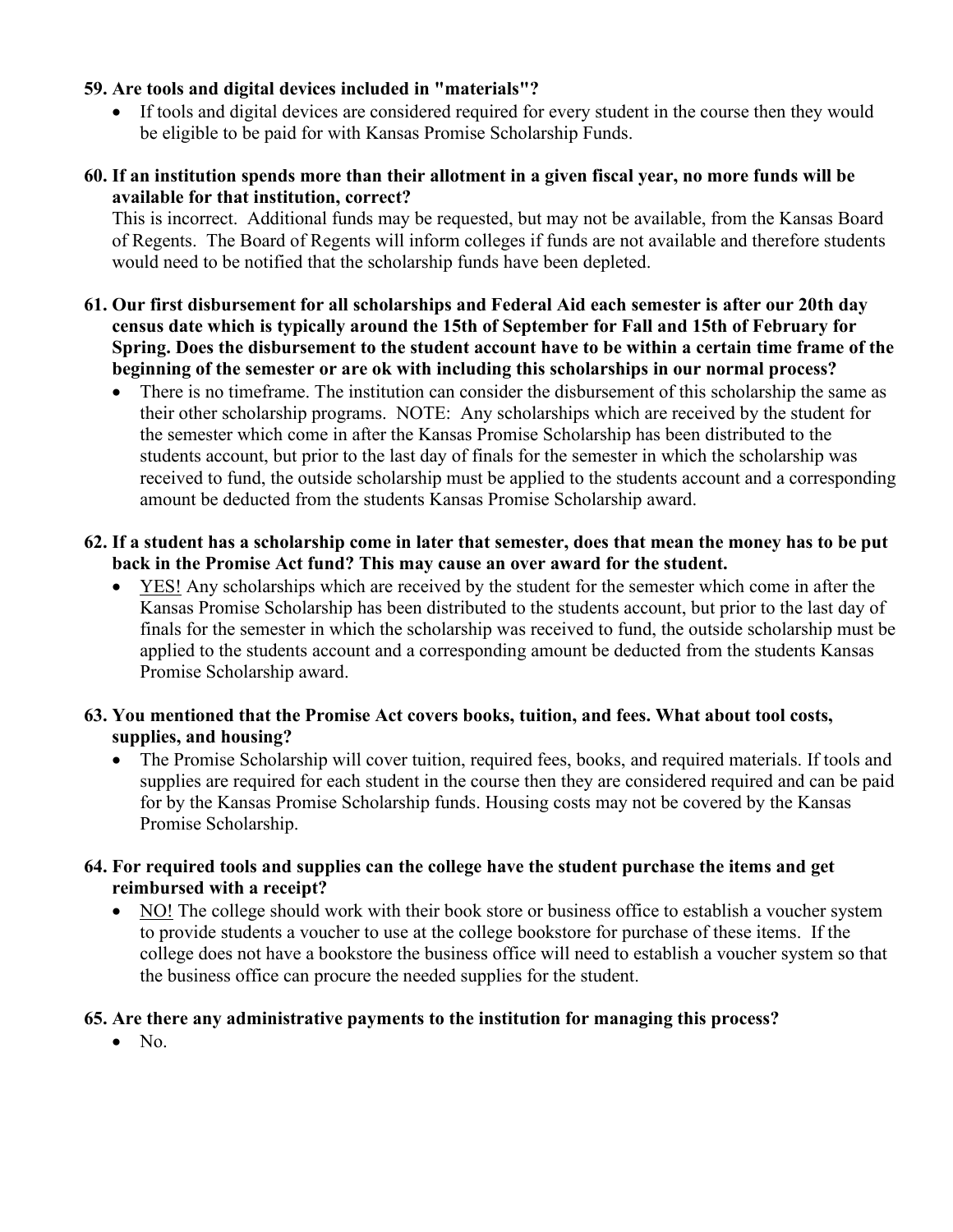- **66. Who gets to keep the interest accrued when a student fails to complete the requirements outlined in the Kansas Promise Scholarship Student Agreement?** 
	- In accordance with the Act, the interest accrued will be deposited in the Kansas Promise Scholarship Program Fund held in the state treasury. The fund created by the Act may be used only for the purpose of making future distributions to participating institutions and will carry reporting requirements for Kansas Board of Regents as a part of the state's annual financial report and audit.
- **67. Regarding the student application for the promise scholarship, can we put that in an electronic format or does the student need to complete this exact form?** 
	- You can put the application in an electronic format on your website as long as it looks as close as possible to the Kansas Board of Regents form. NOTE: You must keep all the data fields in order and looking as much as possible like the state form.
- **68. Is it permissible to take the basic information KBOR asks institutions to collect on the application and personalize the application with school name, etc.?** 
	- You can put the application in an electronic format on your website as long as it looks as close as possible to the Kansas Board of Regents form. A school logo and name at the top shouldn't be an issue to ensure students know they are on your site when they are filling out the application. NOTE: You must keep all the data fields in order and looking as much as possible like the state form.

### **69. Can schools make minor changes to application to state the school name and list the programs they are approved to get at that the school?**

• You can put the application in an electronic format on your website as long as it looks as close as possible to the Kansas Board of Regents form. A school logo and name at the top shouldn't be an issue to ensure students know they are on your site when they are filling out the application. If you want to include an attachment at the end of the application after the application and supplemental page to list your approved programs that is fine. NOTE: You must keep all the data fields in order and looking as much as possible like the state form.

## **70. I am wondering if the FAFSA needs to be "valid" with an EFC to meet the definition of complete the FAFSA.**

- As long as the student completes the FAFSA they are eligible. A completed FAFSA is one that has produced a valid Institutional Student Information Record (ISIR). A valid ISIR is one that has not been rejected and has been assigned an Expected Family Contribution (EFC).
- **71. Scholarships are to be prioritized according to applicants' annual household income: \$100,000 or less for a family of two; • \$150,000 or less for a family of three; and • \$150,000 + \$4,800 per additional family member beyond three. If funds remain can we award students who exceed these income limits?**
	- No.

# **72. Who will determine if a student has "defaulted" and collect those funds from the students?**

• The institution will determine whether a student is no longer in compliance with the agreement once the 36 months the students have to complete their program of study has elapsed. The Institution will communicate those students who fails to complete their program within the required 36 months to the Kansas Board of Regents (KBOR). After the student completes their program, or has not completed their program within the required 36 months, the Kansas Board of Regents will determine default and will be responsible for all collection of scholarship funds awarded plus interest.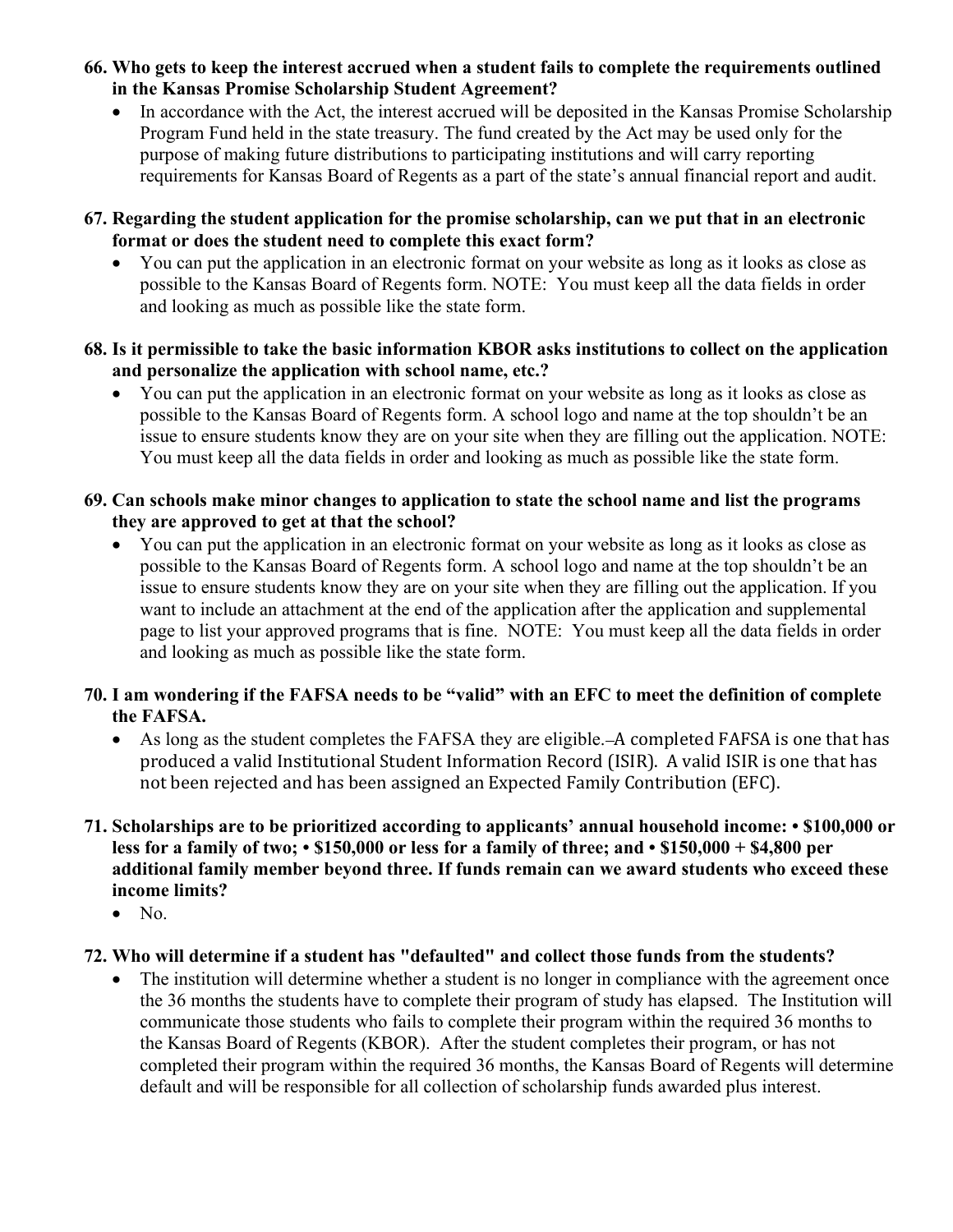- **73. Can laptops, tablets, paper, and pen be covered as required supplies under the Kansas Promise Scholarship?**
	- If tools and supplies are required for each student in the course then they are considered required and can be paid for by the Kansas Promise Scholarship funds.
- **74. What if the Promise Scholarship eligible course requires an electronic book but the student does not have a tablet or laptop. Could this be acquired as a required supply.** 
	- If a tablet or computer is required for each student in the course than they are considered eligible to be paid for by the Kansas Promise Scholarship funds. If they are not required for all students the student will need to figure out how to obtain access to the e-book without these supplies or to acquire the tablet or laptop in another way.
- **75. If a faculty member has a book on their syllabus but tell the class they don't need the book at the beginning of the semester and the student returns the book to the bookstore I assume the refund amount should go back into the Institutions Kansas Promise Scholarship Fund, is that correct?** 
	- Faculty need to know that it is highly discouraged to put anything on their required material list that they will not actually use or require. This is not good for any student and cause extra work for everyone involved with the administration of Kansas Promise Scholarship Funds. The bookstore will need to report actual supply and book cost to the financial aid office who may need to lower the amount of the Kansas Promise Scholarship award if the actual cost is lower than anticipated.
- **76. Are we required to use all of the forms in the exact format provided? For example, the Book Voucher form. I previously met with our Director of Accounts Receivable, and we discussed creating a book voucher form that would include the courses that are eligible for the KS Promise Scholarship. This way, if the student is also enrolled in classes that are not eligible for the scholarship, the Bookstore knows which specific course books and supplies the student can charge under the scholarship. Otherwise, if the student takes their entire schedule to the Bookstore, the Bookstore may inadvertently charge all required materials (including those for non-required courses) to the student's scholarship.**
	- You may add to the book voucher form for the purposes described above. Other Promise Scholarship Forms should not be altered without express permission.
- **77. Is there leniency in the first year for students who graduated more than 12 months ago, such as May 2020 grads? I have students who have submitted applications that graduated May 2020. Can we make exceptions to the 12 months for this year, if it is for a 2020 HS graduate?** 
	- No. The 12 month rule can't be altered.
- **78. In the case of our transfer degrees that were approved as eligible programs, can we only award the scholarship to students who are planning to transfer to that specific institution as identified on the list by KBOR?**
	- The student needs to plan to transfer to the approved institution. Because only certain institutions have 2 plus 2 agreements which will allow students to have a prescribed degree path to complete their associates degree and bachelor's degree within four years those are the programs for which the scholarship can be awarded. It would be advantageous for additional four-year institutions to establish 2 plus 2 agreements to help map a path for students to complete their associates degree and bachelor's degree within four years for full time students.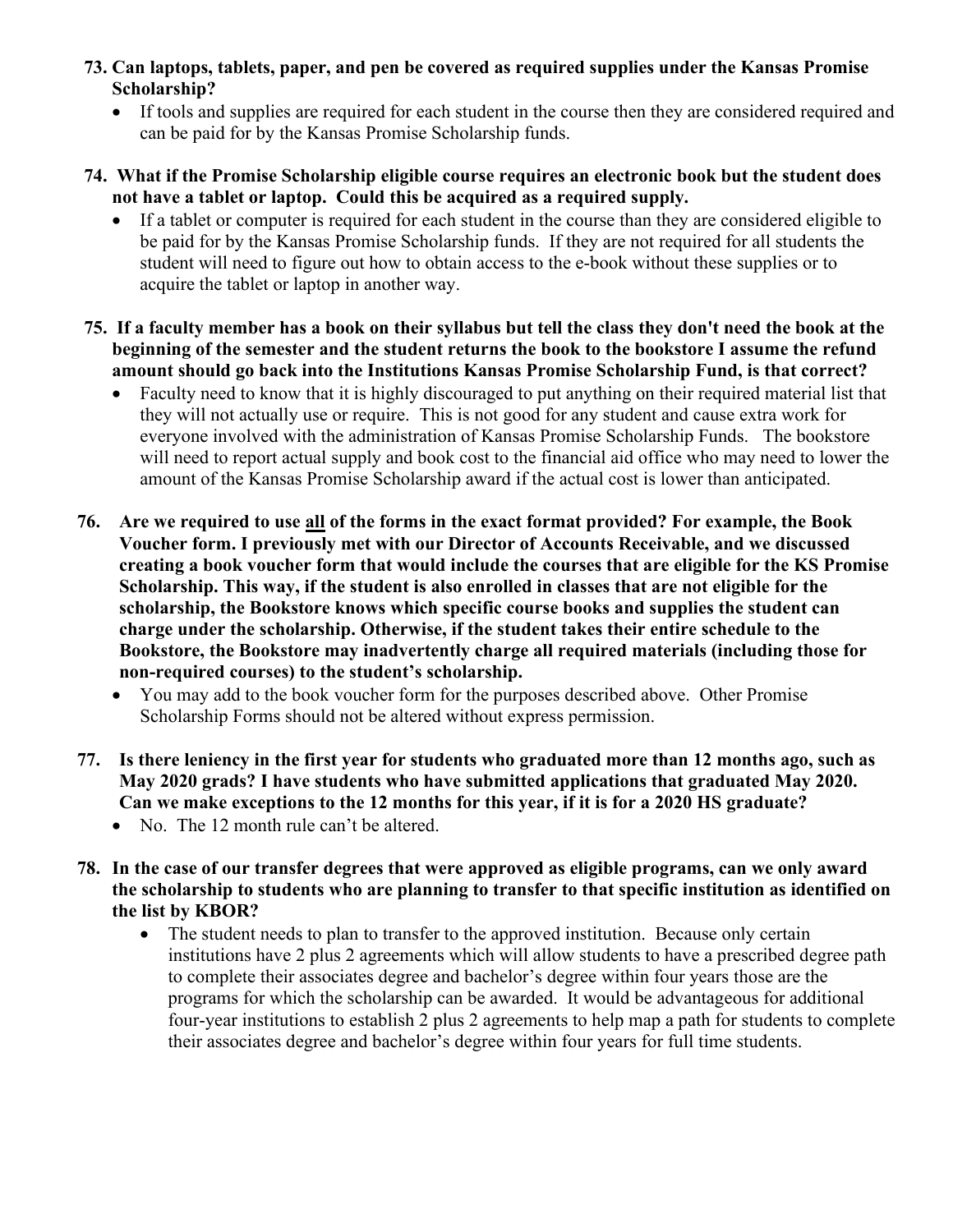**80. When students are enrolled in classes that are not eligible for KS Promise- like remedial- are there any special rules that apply as far as prorating certain fee charges, application of other aid, etc? Example: Student is enrolled in 12 credit hours- 6 hours Promise eligible, 6 hours remedial Total Charges: \$1440 (tuition and fees)** 

## **\$250 Technology Access Charge (based on full-time enrollment) \$1690 total charges**

- In calculating the amount which can be awarded from Kansas Promise Scholarship funding when the student is also taking non-promise eligible courses must be prorated based upon the number of Kansas Promise eligible credit hours. In this example since ½ of the classes are Promise Scholarship funding eligible it would be permissible to pay for only  $\frac{1}{2}$  of the flat fee. In the case above the amount that could be charged to the Kansas Promise Scholarship would be \$720 for tuition and fees plus \$125 for  $\frac{1}{2}$  of the technology access charge.
- **81. If a student is receiving a Pell Grant of \$848 based on full-time enrollment and the student has 6 promise eligible credit hours and 6 remedial credit hours with a total bill of \$1,690, can I prorate the portion of Pell that is only applicable to the 6 credit hours? So I would only use \$424 Pell towards the Promise eligible programs and the other half of the Pell towards remedial classes and fees.** 
	- No, because the Kansas Promise Scholarship is a last dollar scholarship the entire amount of the Pell Grant should be applied first towards the Kansas Promise Scholarship Eligible programs and therefore it would cover the entire cost of those programs and render the student no longer Promise Scholarship eligible because they would have zero costs left to be covered with are Kansas Promise Scholarship eligible.
- **82. Is there any requirement that the scholarship cannot be awarded until the 6th credit hour has begun? If a student chooses 6 eligible credits but they have different start dates, at what point would the scholarship apply?**
	- The Kansas Promise Scholarship should not be applied to the students account until after classes have begun (likely the  $20<sup>th</sup>$  day) or later. It is up to the institution as to when to disburse the funds to the students account but if the student dropped the five-hour class they would no longer be defined as a promise eligible part-time students. Additionally, the one hour would have been paid inappropriately and the student would have to repay the scholarship.
- **83. What determines a KS Resident for just graduating High School Students? For example, I attend St. Thomas Moore, lived in MO, moved to KS in March before graduation, is this student eligible?**
	- The student needs to be a Kansas resident at the time of application for the Kansas Promise Scholarship if they graduated from a Kansas high school within the previous 12 months.
- **84. Does the Pell grant need to be applied first to Kansas Promise Scholarship eligible programs prior to being applied to anything else on the students account, for example, like housing.** 
	- Yes, the students Pell grant should be applied first to any Kansas Promise Scholarship eligible costs. If the amount of the Pell grant exceeds the cost of Promise eligible courses and associated books and supplies, then the student would not be Promise Scholarship eligible.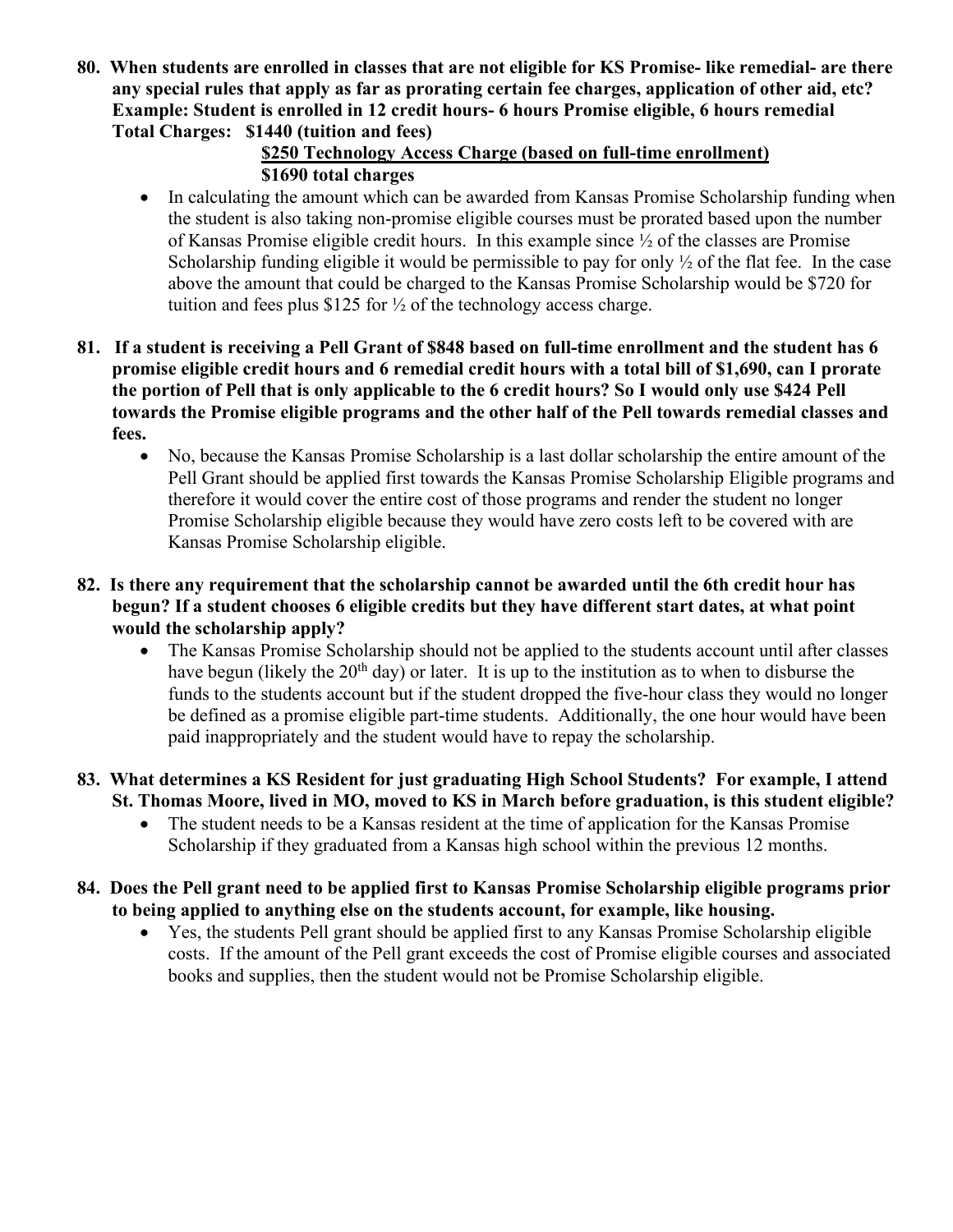- **85. I am curious about how this scholarship will work for students who are Pell Grant eligible. If a student is Pell Grant eligible and enrolled in a qualifying program - would said student be able to use their Pell Grant towards their housing costs and place the Promise Scholarship towards their academic needs?**
	- The students Pell grant should be applied first to any Kansas Promise Scholarship eligible costs. If the amount of the Pell grant exceeds the cost of Promise eligible courses and associated books and supplies, then the student would not be Promise Scholarship eligible. Housing costs are not promise eligible and Pell grant funds will be applied first toward the cost of Kansas Promise eligible costs which include tuition, fees, books, and required supplies.
- **86. Could a student who chooses to live off campus use their Pell Grant to cover their housing costs and use the Promise Scholarship to cover their academic costs?**
	- No, the students Pell grant should be applied first to any Kansas Promise Scholarship eligible costs.
- **87. If a student ISN'T Pell Grant eligible, but the cost of their tuition, fees, books, and required supplies would be paid for by the Kansas Promise Scholarship would the student be required to take out Student Loans or pay for housing out of pocket?** 
	- Yes, if the student was not Pell eligible and had no other outside scholarships then the student would have the costs for their Promise eligible tuition, fees, books, and required supplies covered by Promise Scholarship Funds. Any other costs are the responsibility of the student.
- **88. Do you have a table showing household income limits for the Kansas Promise Scholarship?**

| <b>SCHOLARSHIP KS Promise Max Income Levels</b> |                     |                         |
|-------------------------------------------------|---------------------|-------------------------|
|                                                 | Number In Household | <b>Max Income Level</b> |
|                                                 |                     | \$100,000               |
|                                                 | 2                   | \$100,000               |
|                                                 | 3                   | \$150,000               |
|                                                 | 4                   | \$154,800               |
|                                                 | 5                   | \$159,600               |
|                                                 | 6                   | \$164,400               |
|                                                 |                     | \$169,200               |
|                                                 | 8                   | \$174,000               |
|                                                 | ٩                   | \$178,800               |
|                                                 | 10                  | \$183,600               |

- If the family size is larger than 10 then \$4,800 should be added for each additional family member.
- **89. Our college has a Student Assistance Fund is established to help students facing a sudden and unforeseen emergency that might affect their ability to attend class or meet academic obligations. This is very emergency in nature and is not used to cover tuition, fee, or books. Does this have to be counted as a "scholarship" for the Kansas Promise Scholarship calculation requirements**.
	- Student Assistance Funds exist at many colleges are used only in truly emergency situations. Any emergency student assistance program at a college that CAN NOT be used for tuition, fees and textbooks, and that is awarded during a semester through "direct deposit or check, or paid directly to a vendor on the student's behalf" does not impact the Promise Scholarship award calculations in anyway as these are not considered scholarship dollars and should not impact the calculation of the Kansas Promise Scholarship award amounts.
- **90. If the student is unsuccessful and does not maintain SAP will there be an appeal process for the student to be reinstated?**
	- Each institution will follow any policies in existence at each institution related to SAP.
- **91. If the student is denied or has a Kansas Promise Scholarship revoked is there an appeal process?**
	- If a student is denied or has a Kansas Promise Scholarship revoked then the process to appeal would be to follow the institutions internal appeal procedures for scholarship denial.